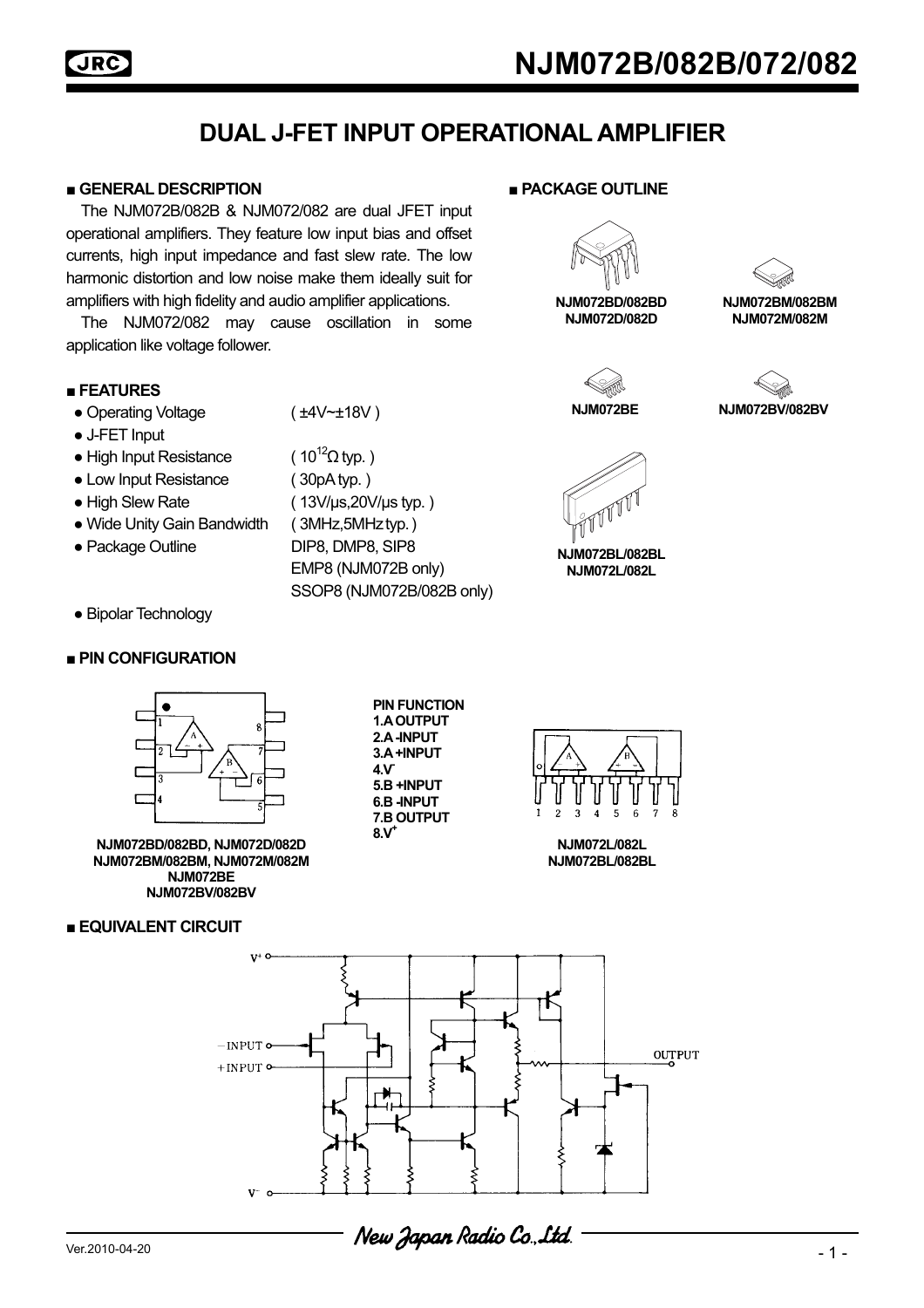#### **■ ABSOLUTE MAXIMUM RATINGS**

|                                    |                       |                          | Ta= $25^{\circ}$ C) |  |
|------------------------------------|-----------------------|--------------------------|---------------------|--|
| <b>PARAMETER</b>                   | <b>SYMBOL</b>         | <b>RATINGS</b>           | UNIT                |  |
| Supply Voltage                     | $\sqrt{N}$            | ±18                      |                     |  |
| <b>Input Voltage</b>               | $V_{IC}$              | ± 15                     |                     |  |
| <b>Differential Input Voltage</b>  | <b>V<sub>ID</sub></b> | ± 30                     |                     |  |
|                                    |                       | (DIP8) 500<br>DMP8 ) 300 |                     |  |
| Power Dissipation                  | $P_D$                 | (EMP8) 300               | mW                  |  |
|                                    |                       | SSOP8 ) 300              |                     |  |
|                                    |                       | SIP8 ) 800               |                     |  |
| <b>Operating Temperature Range</b> | $T_{\text{opr}}$      | $-40 - +85$              | $^{\circ}$ C        |  |
| Storage Temperature Range          | $T_{\text{stg}}$      | $-40$ $-+125$            | $^{\circ}$ C        |  |

## **BLECTRICAL CHARACTERISTICS** (Ta=+25°C,V<sup>+</sup>/V=±15V)

|                                           |                  |                                       | Applies to NJM082B, NJM082 |           |           |                   |
|-------------------------------------------|------------------|---------------------------------------|----------------------------|-----------|-----------|-------------------|
| <b>PARAMETER</b>                          | <b>SYMBOL</b>    | <b>TEST CONDITION</b>                 | MIN.                       | TYP.      | MAX.      | <b>UNIT</b>       |
| Input Offset Voltage                      | $V_{10}$         | $R_s = 50\Omega$                      |                            | 3(5)      | 10(15)    | mV                |
| Input Offset Current                      | Iю               |                                       |                            | 5         | 50 (200)  | pA                |
| Input Bias Current                        | IΒ               |                                       |                            | 30        | 200 (400) | pA                |
| Input Common Mode Voltage Range           | V <sub>ICM</sub> |                                       | ± 10                       |           |           |                   |
| Maximum Peak-to-peak Output Voltage Swing | $V_{OPP}$        | $R_i = 10k\Omega$                     | 24                         | 27        |           | $V_{P-P}$         |
| Large-Signal Voltage Gain                 | $A_V$            | $R_1 \geq 2k\Omega$ , $V_0 = \pm 10V$ | 88                         | 106       |           | dΒ                |
| Unity Gain Bandwidth                      | fт               | 072B/082B                             |                            |           |           | <b>MHz</b>        |
|                                           |                  | 072/082                               |                            | 5         |           | <b>MHz</b>        |
| <b>Input Resistance</b>                   | $R_{IN}$         |                                       |                            | $10^{12}$ |           | Ω                 |
| Common Mode Rejection Ratio               | <b>CMR</b>       | $R_s$ ≤10kΩ                           | 70                         | 76        |           | dB                |
| Supply Voltage Rejection Ratio            | <b>SVR</b>       | $Rs\leq10k\Omega$                     | 70                         | 76        |           | dΒ                |
| <b>Operating Current</b>                  | $_{\text{Lcc}}$  |                                       |                            | 3         | 5(5.6)    | mA                |
| <b>Slew Rate</b>                          | <b>SR</b>        | 072B/082B                             |                            | 13        |           | $V/\mu s$         |
|                                           |                  | 072/082                               |                            | 20        |           | $V/\mu s$         |
| <b>Equivalent Input Noise Voltage</b>     | VNI              | $RS=100\Omega$ , B.W.=10~10kHz        |                            | 4         |           | $\mu V_{\rm rms}$ |

#### **■ NOTICE WHEN APPLICATION**

Recommendable product

072/082 are the products in which the AC feature have been made much higher comparing to the products of 072B/082B which are compatible with 072/082 type of other company's products. Therefore, 072/082 are unstable in oscillation when the voltage follower application, and it is recommendable to use the standard type 072B/082B when newly designed. Beside these products, we have NJM2082 which is higher up in AC feature, yet stability in oscillation, and then the driving capacity to the load at the output stage is made much higher in operation.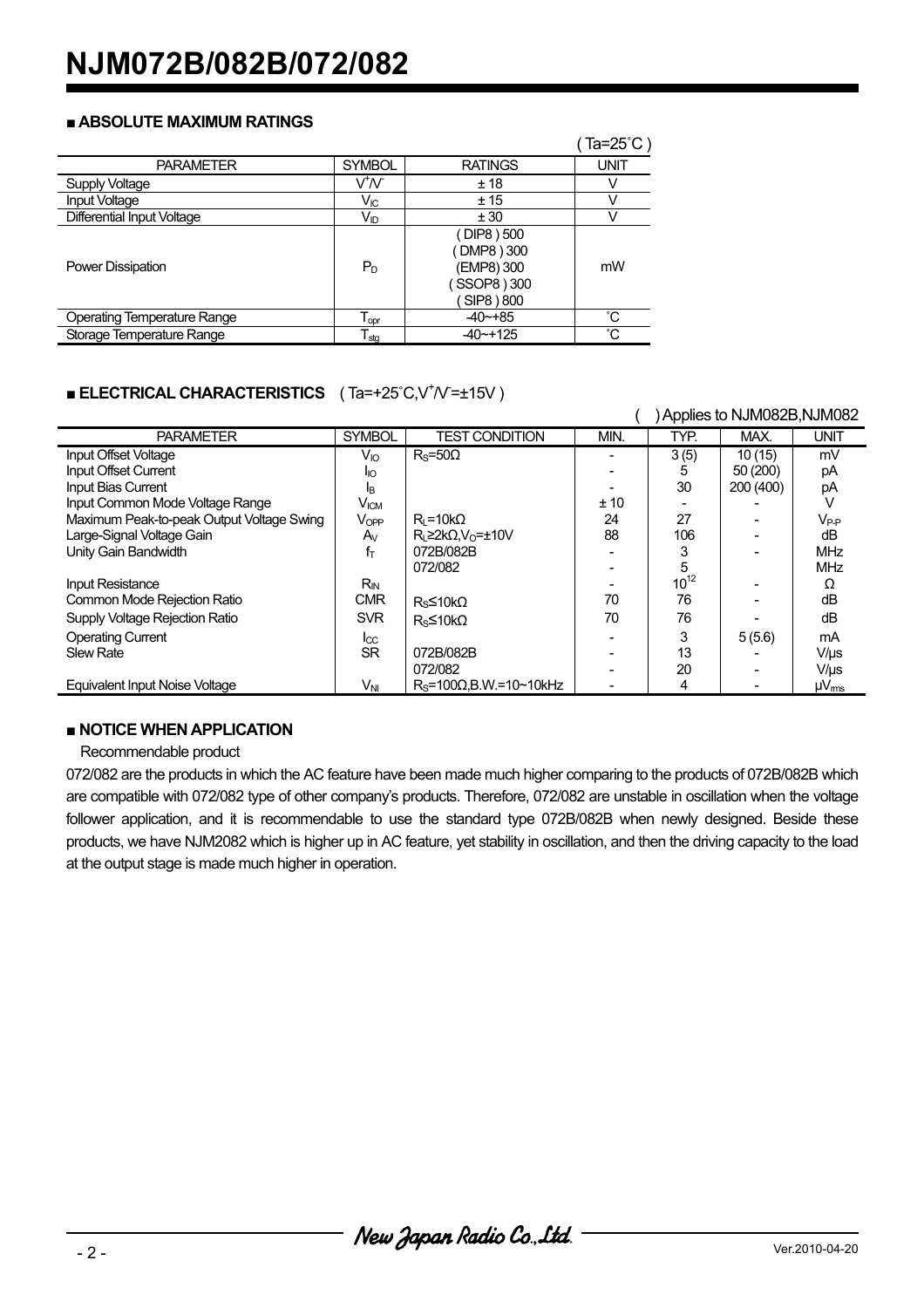#### **■ TYPICAL CHARACTERISTICS**





Frequency  $f'(Hz)$ 









- 3 - Ver.2010-04-20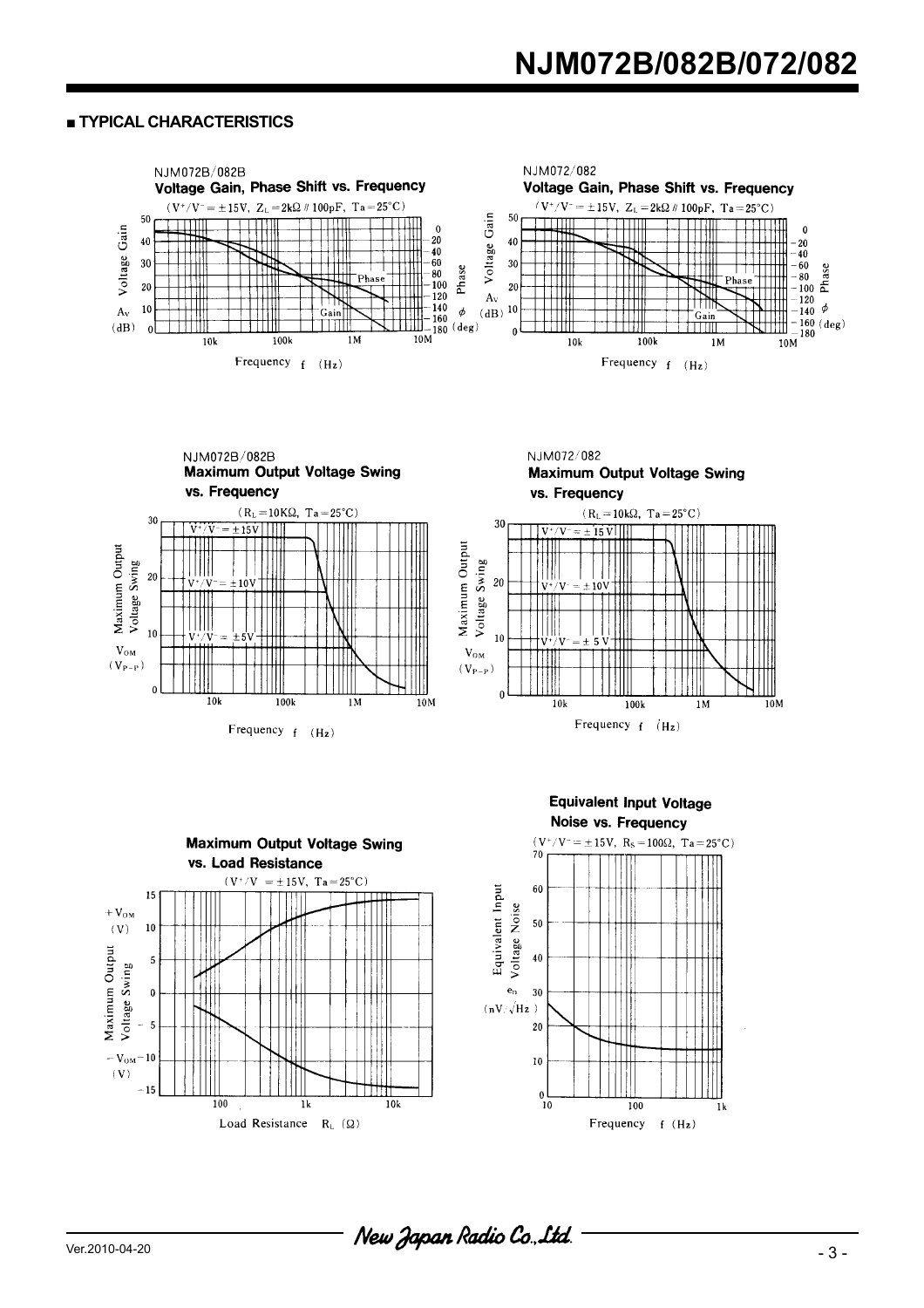#### **TYPICAL CHARACTERISTICS**



Input Offset Voltage vs. Temperature  $(V^*/V^- = \pm 15V)$ 

25

Ambient Temperature Ta (°C)

 $\Omega$ 

 $50$ 

 $\overline{4}$  $\overline{3}$ 

 $\overline{2}$ 

 $\overline{1}$ 

 $\mathbf{0}$ 

 $-50$ 

 $-25$ 

 $-1$  $-2$ 

Offset Voltage

 $V_{10}$  $-3$ 

 $(mV)$  $-4$ 

Input

**Maximum Output Voltage Swing** vs. Temperature



Input Bias Current vs. Temperature



**Maximum Output Voltage Swing** 



 $\overline{125}$ 

100

75

Operating Current

 $I_{CC}$